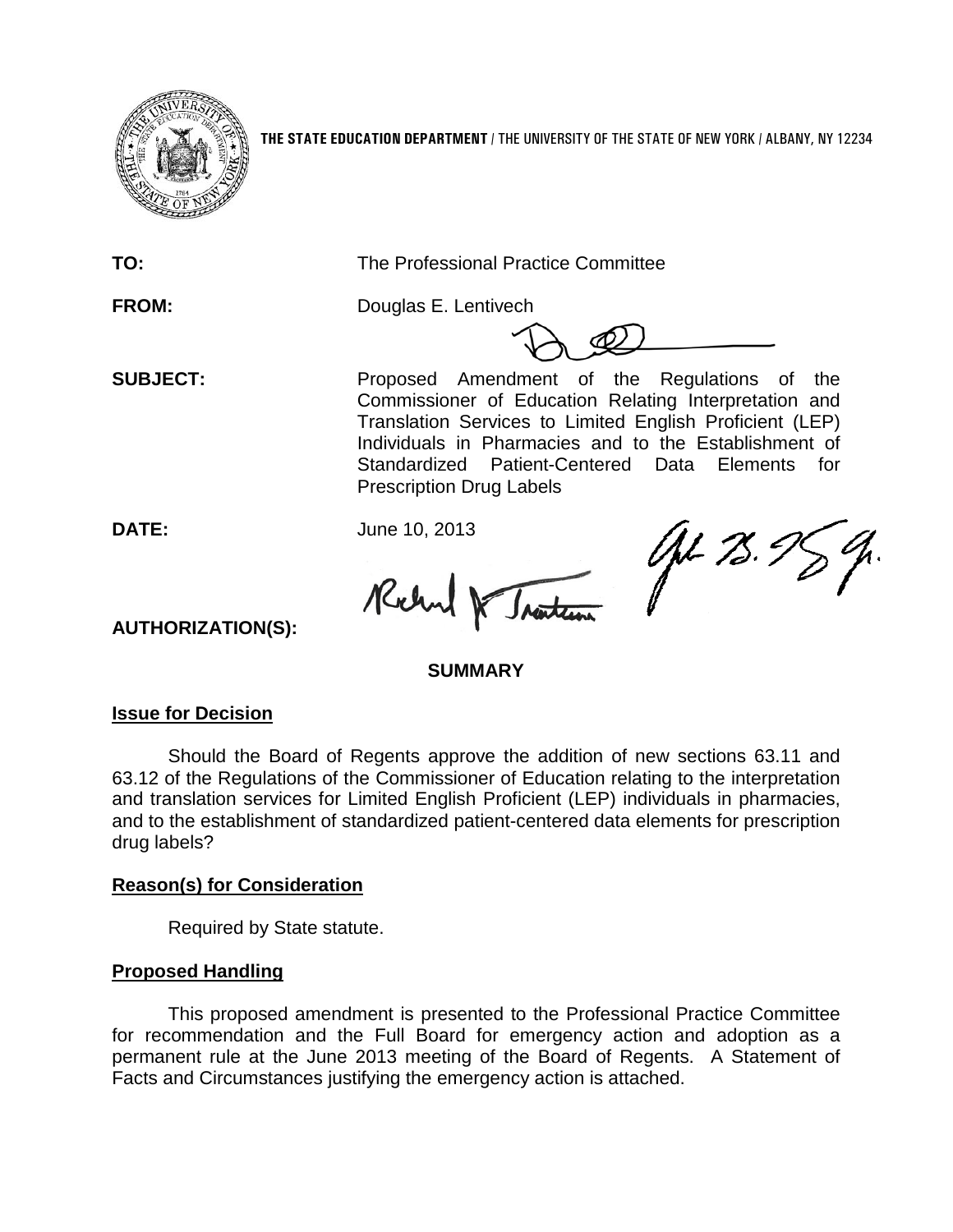### **Procedural History**

A Notice of Proposed Rule Making was published in the State Register on March 20, 2013. Four parties provided comments. An Assessment of Public Comment is attached. Supporting materials are available upon request from the Secretary to the Board of Regents.

### **Background Information**

The 2012 New York State budget legislation included amendments to the Education Law, which amendments are commonly referred to as the SafeRx Law (L. 2012, c. 57, Part V). This new law, which became effective March 30 2013, includes provisions to assist Limited English Proficient (LEP) individuals who need interpretation and translation services when filling prescriptions at pharmacies. The law also requires the Commissioner of Education to develop rules and regulations to provide more patient-friendly prescription labels for all patients.

Over the course of the months following passage of this legislation the Office of the Professions sought input from interested stakeholders. In addition to receiving written comments, there were three opportunities for oral presentations, one each in Buffalo, Albany and New York City. This input, and advice from the State Board of Pharmacy, assisted in the development of the proposed regulations.

Section 6829 of the Education Law, as added by section 3 of Part V of Chapter 57 of the Laws of 2012, includes the following provisions:

- The legislation applies to covered pharmacies, which the legislation defines as a pharmacy that is part of a group of eight of eight or more pharmacies, located within New York State and owned by the same corporate entity.
- Covered pharmacies are required to provide interpretation and translation services to LEP individuals in their preferred pharmacy primary language, free of charge.
- The legislation defines the preferred pharmacy primary languages as those that are spoken by 1% or more of the population, as determined by the U.S. Census, for each region, as established by the Department, provided that no pharmacy need provide services in more than seven languages.
- Interpretation and translation services may be provided by pharmacy staff or third-party contractors.
- Pharmacies will not be liable for injuries resulting from the actions of a third party as long as the pharmacy entered into the contract reasonably and in good faith.
- Every covered pharmacy must conspicuously display a notice, in the pharmacy primary languages, notifying patients of the available interpretation and translation services.
- The legislation requires the Department to develop a process whereby a covered pharmacy may seek a waiver from these requirements if it can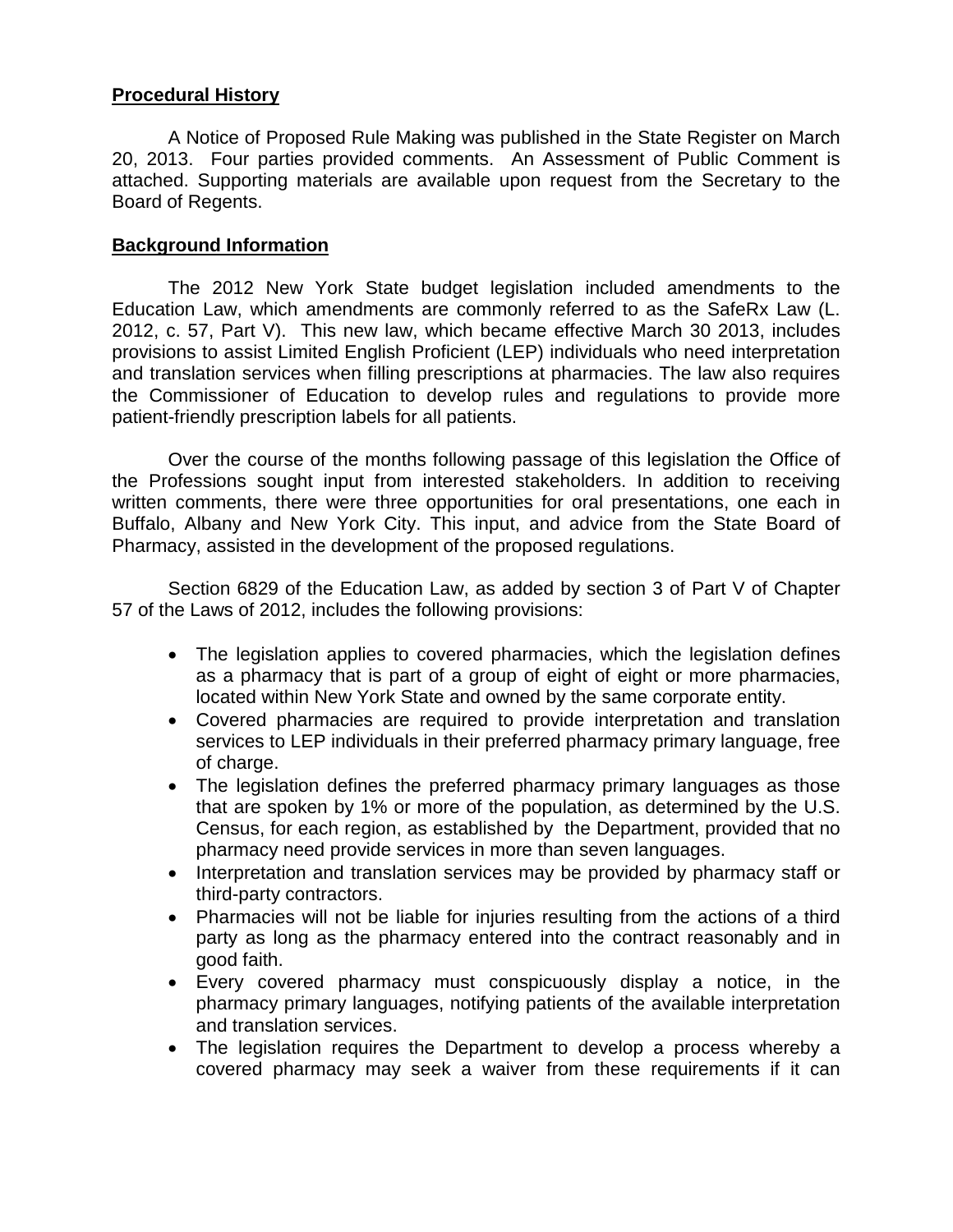demonstrate that implementation is unnecessarily burdensome when compared to the need for services.

• The legislation also requires the Commissioner, in consultation with the Department of Health, to establish translation and interpretation requirements for mail-order pharmacies; such requirements will be effective March 30, 2014. The Department anticipates that it will come before the Regents with these regulations sometime early next year.

As noted above, the law delegated to the Department the responsibility of establishing the regions to be used in determining the languages in which translation and interpretation services must be provided. The Board of Pharmacy and Department staff considered a number of options, such as dividing the State into 6-8 regions, dividing the State into an upstate and a downstate region only, dividing the State on a county-by-county basis, and considering the State in its entirety as one region. After discussions with stakeholders representing both covered pharmacies and LEP individuals, it was determined that the last option was preferred because it provided services to a large portion of the LEP population in an efficient and cost-effective manner. Establishing the State as a single region will result in four pharmacy primary languages statewide – Chinese, Italian, Russian and Spanish. This approach will expedite the adoption of standardized interpretation and translation services by covered pharmacies and will provide for more languages to be covered in nearly all upstate communities than other options.

It should be noted that New York City has a local law regarding the provision of language assistance, interpretation, and translation services to LEP individuals. Both the enacting statute and the proposed regulations contain provisions that make it clear that neither the new law nor the regulations promulgated to implement it will diminish requirements existing pursuant to this New York City law.

Additionally, in the course of the development of the proposed regulations, the Civil Rights Bureau of the State Attorney General's Office provided information concerning settlement agreements it has with seven large retail pharmacy chains pursuant to which those chains have been providing language assistance, interpretation, and translation services in approximately 10 different languages to LEP individuals throughout the state. While all but one of those agreements will be expiring in 2013, there is nothing in the law or the proposed regulation that would prohibit any pharmacy from providing language assistance, interpretation, and translation services in additional languages.

Education Law §6830, as added by section 4 of Part V of Chapter 57 of the Laws of 2012, requires the Commissioner to develop regulations requiring the use of standardized patient-centered data elements on all prescription medication labels. It also requires the Commissioner to obtain input from its Boards of Pharmacy and Medicine, consumer groups, advocates for special populations, pharmacists, physicians, other health care professionals authorized to prescribe, and other interested parties, in the development of patient-centered prescription labels. Such labeling is intended to increase patient understanding and compliance with medication regimens.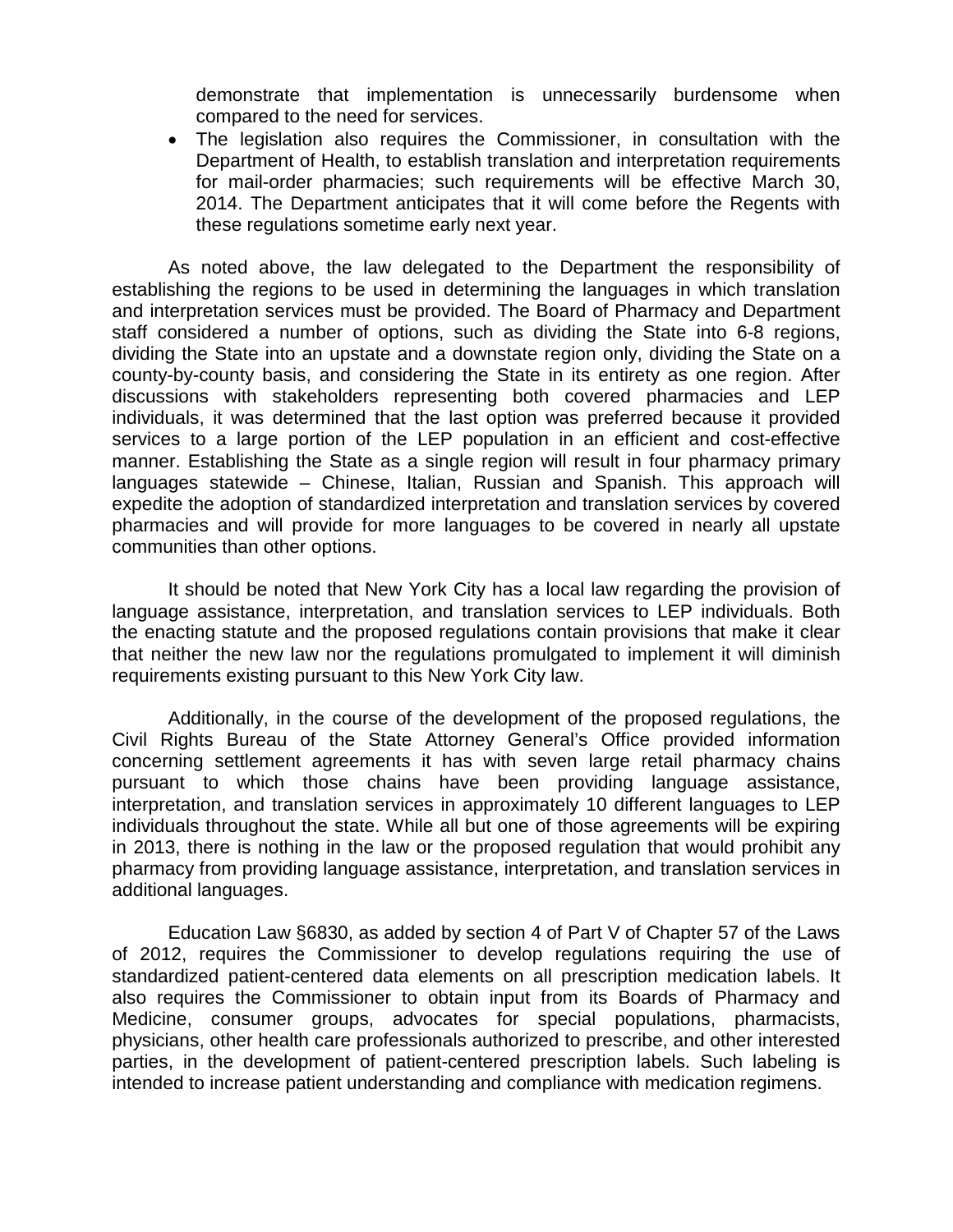Regarding patient-centered labeling, the Boards of Pharmacy and Medicine relied, in part, on previous studies conducted by the United States Pharmacopeia and by the National Association of Boards of Pharmacy. Based on these studies, the proposed amendment requires that prescription labels must have certain, critical elements, including patient name, the drug name and directions, that must be bolded and/or highlighted and be in at least 12-point font. The proposed regulation also requires that directions for patient use be written in full sentences. Other important information must also be included on the label, including among other things, the patient's address, the pharmacy address and the name of the prescriber, but the manner in which such information is included on the label must not detract from the critical elements.

#### **Recommendation**

It is recommended that the Board of Regents take the following action:

VOTED: That sections 63.11 and 63.12 of the Regulations of the Commissioner of Education be added, as submitted, effective July 3, 2013.

VOTED: That sections 63.11 and 63.12 of the Regulations of the Commissioner of Education be added, as submitted, effective June 27 2013, as an emergency action upon a finding by the Board of Regents that such action is necessary for the preservation of the public health and general welfare to ensure that the proposed amendment remains continuously in effect until it can be adopted as a permanent rule on July 3, 2013.

#### **Timetable for Implementation**

If the proposed regulations are adopted at the June Regents meeting, the emergency adoption will become effective on June 27, 2013 and the permanent rule will become effective on July 3, 2013.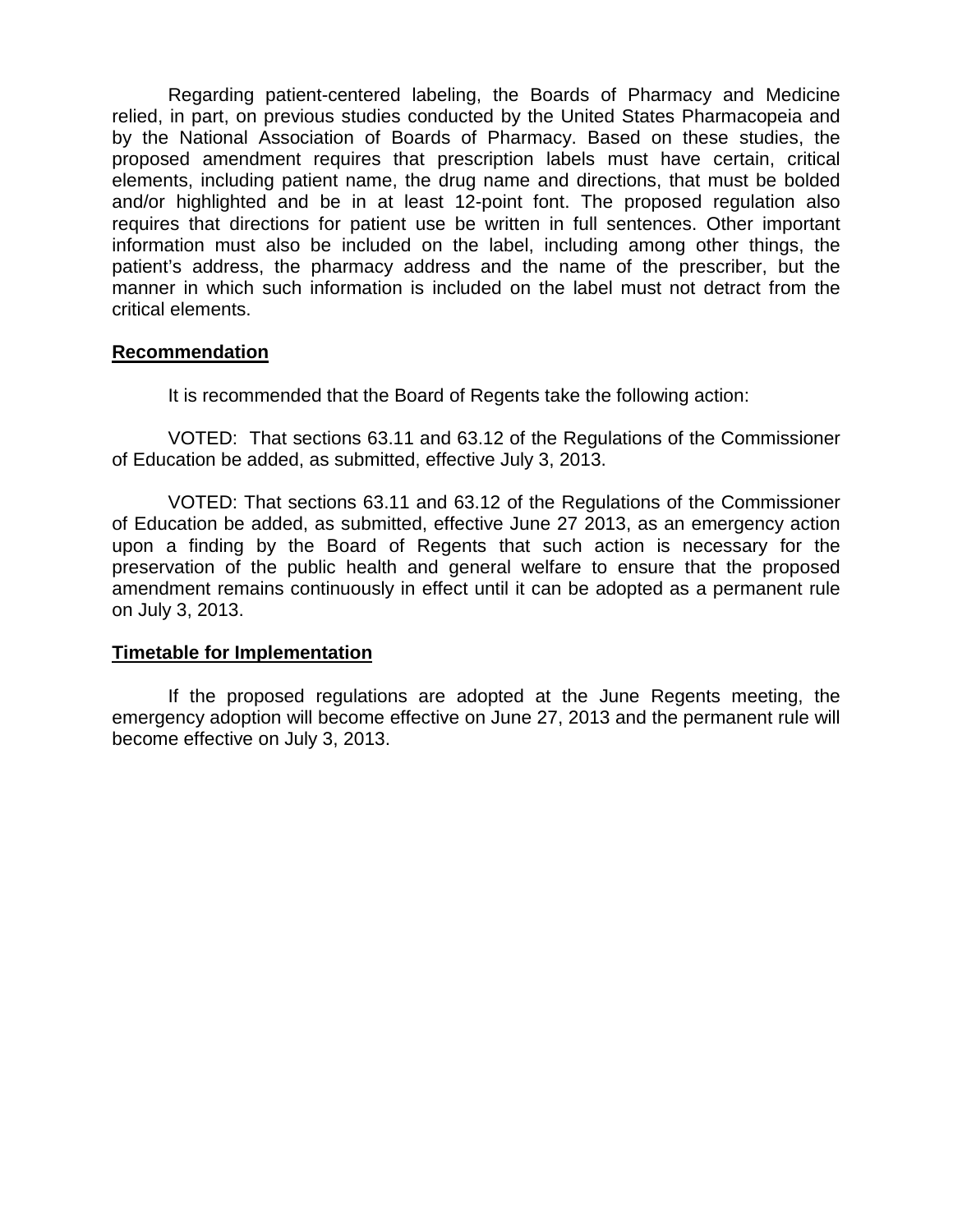# STATEMENT OF FACTS AND CIRCUMSTANCES WHICH NECESSITATE EMERGENCY ACTION

The proposed amendment to the Regulations of the Commissioner of Education is necessary to implement Section V of Chapter 57 of the Laws of 2012, which amended Education Law §§6829 and 6830 to require pharmacies to provide certain interpretation and translation services, free of charge, to patients with Limited English Proficiency and to require the Commissioner of Education to establish standardized patient-centered data elements for prescription drug labels.

The proposed amendments were adopted as an emergency measure at the March 2013 meeting of the Board of Regents. Because the Board of Regents meets at fixed intervals, the earliest the proposed amendment can be presented for adoption on a non-emergency basis, after expiration of the 45-day public comment period provided for in State Administrative Procedure Act (SAPA) section 202(1) and (5), is the June 2013 Regents meeting. Furthermore, pursuant to SAPA, the earliest effective date of the proposed amendment, if adopted at the June meeting, would be July 3, 2013.

Emergency action is necessary at the June 2013 Regents meeting for the preservation of the public health and general welfare in order to ensure that the rule that was adopted as an emergency action (in order to timely implement the provisions of the new law) remains continuously in effect until the proposed amendment can be adopted as a permanent rule.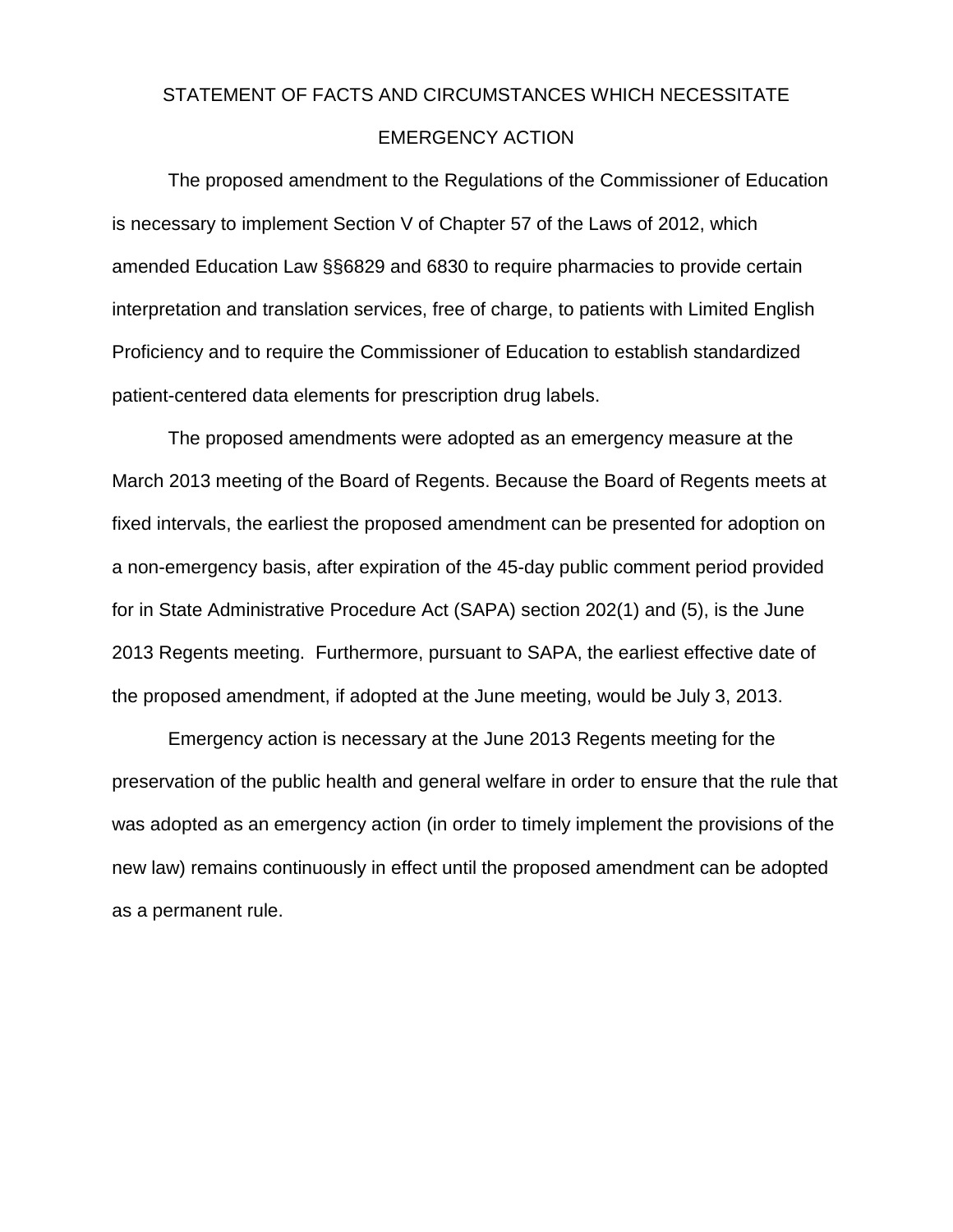#### AMENDMENT TO THE REGULATIONS OF THE COMMISSIONER OF EDUCATION

Pursuant to sections 207, 6504, 6507, 6829 and 6830 of the Education Law

Sections 63.11 and 63.12 of the Regulations of the Commissioner of Education are added, effective June 27, 2013, to read as follows:

§63.11 Interpretation and translation requirements for prescription drugs.

(a) Definitions. As used in this section:

(1) Covered pharmacy shall mean any pharmacy that is part of a group of eight or more pharmacies, located within New York State and owned by the same corporate entity.

(2) Corporate entity shall include related subsidiaries, affiliates, successors, or assignees doing business as or operating under a common name or trading symbol of the covered pharmacy.

(3) Limited English proficient individual or LEP individual shall mean an individual who identifies as being, or is evidently, unable to speak, read or write English at a level that permits such individual to understand health-related and pharmaceutical information communicated in English.

(4) Translation shall mean the conversion of a written text from one language into an equivalent written text in another language by an individual competent to do so and utilizing all necessary pharmaceutical and health-related terminology. Such translation may occur, where appropriate, in a separate document provided to an LEP individual that accompanies his or her medication.

(5) Competent oral interpretation shall mean an oral communication in which a person acting as an interpreter comprehends a message and re-expresses that message accurately in another language, utilizing all necessary pharmaceutical and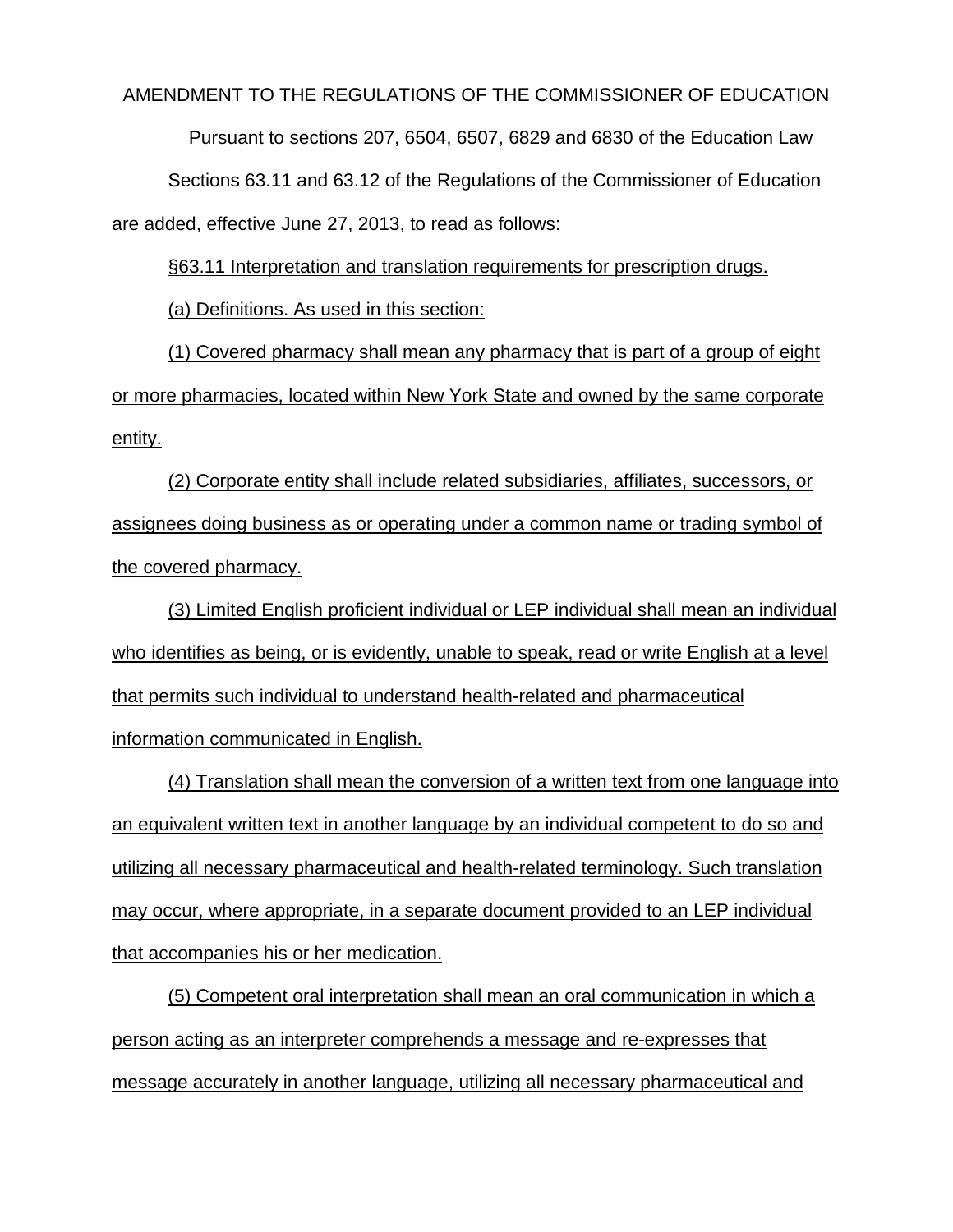health-related terminology, so as to enable an LEP individual to receive all necessary information in the LEP individual's preferred pharmacy primary language.

(6) Pharmacy primary languages shall mean those languages, up to a maximum of seven languages other than English, spoken by one percent or more of the population of the State, as determined by the U.S. Census. If more than seven languages other than English are spoken by one percent or more of the population, the pharmacy primary languages shall be limited to seven most spoken languages, as determined by the U.S. Census.

(b) Provision of competent oral interpretation services and translation services. Except as otherwise provided in subdivision (e) of this section:

(1) For purposes of counseling an individual about his or her prescription medications or when soliciting information necessary to maintain a patient medication profile, each covered pharmacy shall provide free, competent oral interpretation services and translation services in such individual's preferred pharmacy primary language to each LEP individual requesting such services or when filling a prescription that indicates that the individual is limited English proficient at such covered pharmacy, unless the LEP individual is offered and refuses such services.

(2) With respect to prescription medication labels, warning labels and other written materials, each covered pharmacy shall provide free, competent oral interpretation services and translation services to each LEP individual filling a prescription at such covered pharmacy in such individual's preferred pharmacy language, unless the LEP individual is offered and refuses such services or the medication labels, warning labels and other written materials have already been translated into the language spoken by the LEP individual.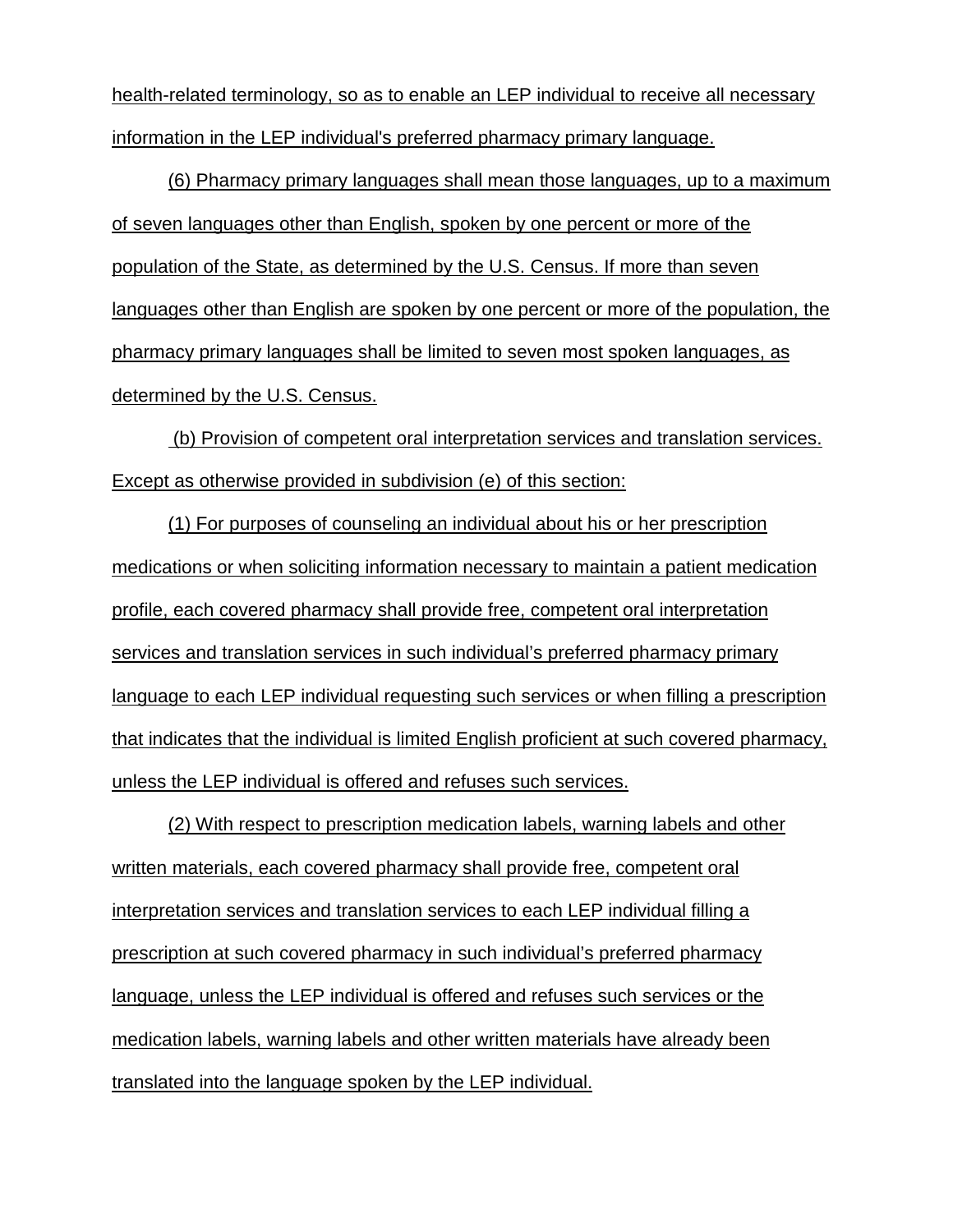(3) Translation and competent oral interpretation shall be provided in the preferred pharmacy primary language of each LEP individual, provided that no covered pharmacy shall be required to provide translation or competent oral interpretation of more than seven languages.

(4) The services required by this subdivision may be provided by a staff member of the pharmacy or a third-party contractor. Such services shall be provided on an immediate basis but need not be provided in-person or face-to-face.

(c) Notification relating to language assistance services. Except as otherwise provided in subdivision (e) of this section:

(1) In accordance with Education Law section 6829(3), each covered pharmacy shall conspicuously post a notice to inform LEP individuals of their rights to free, competent oral interpretation services and translation services. Such notice shall include the following statement in English and in each of the pharmacy primary languages: "Point to your language. Language assistance will be provided at no cost to you."

(2) The statement in each of the pharmacy primary languages shall be in 20 point bold face, Arial type in a color that sharply contrasts with the background color of the sign. Each such statement shall be enclosed in a box, and there shall be at least a 1/4 inch clear space between adjacent boxes.

(3) The statements in each of the pharmacy primary languages shall be printed on one sign that shall be conspicuously displayed at or adjacent to each counter where prescription drug orders are dropped off and where prescriptions are picked up, and near every cash register at which payment is received for prescription drugs. Such signs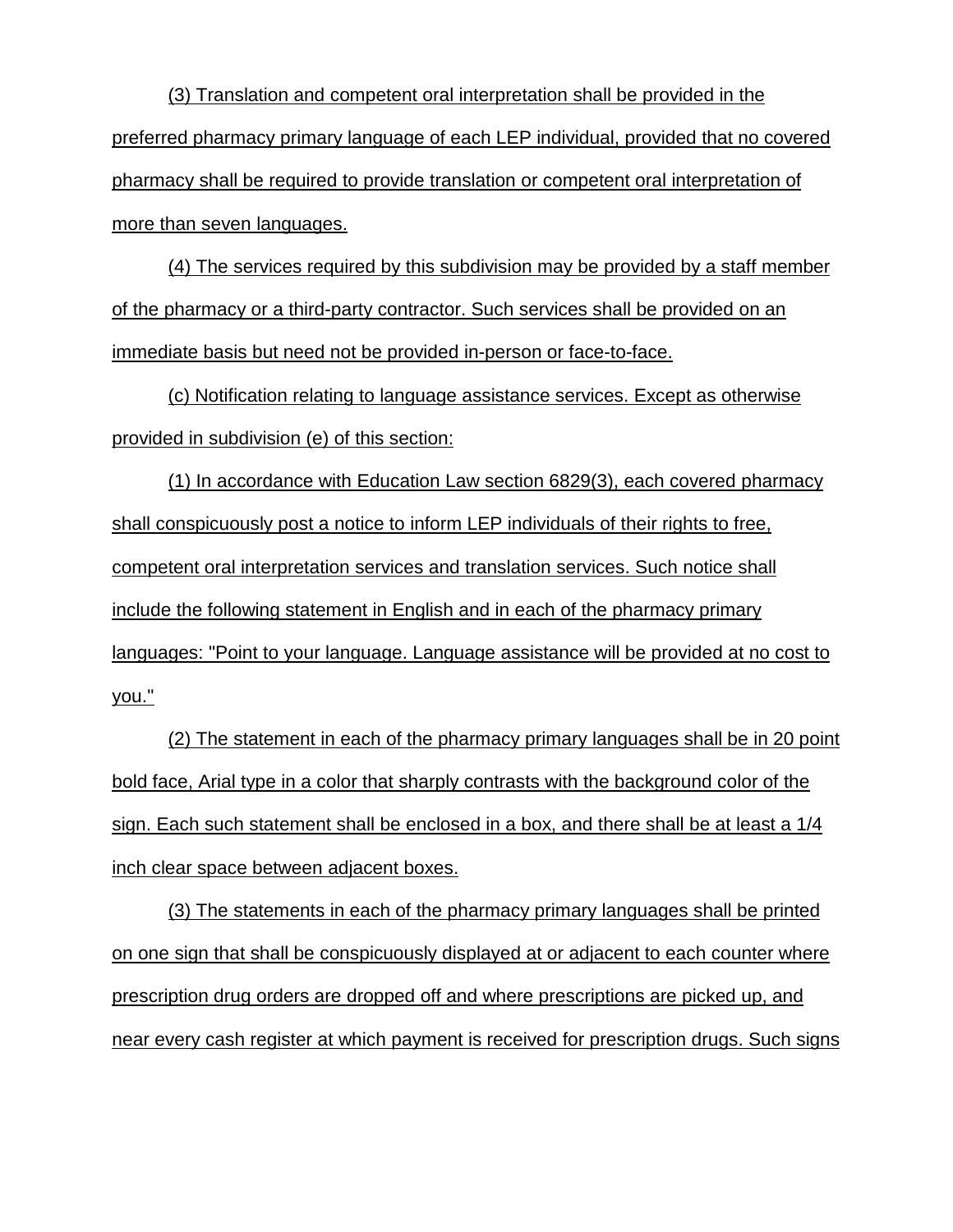shall be positioned so that a consumer can easily point to the statement identifying the language in which such person is requesting assistance.

(d) Waivers. An application for a waiver of the provisions of subdivisions (b) and (c) of this section shall be made on a form prescribed by the department. The burden of substantiating the validity of a request for a waiver shall be on the applicant.

(1) Each application shall be specific to a registered covered pharmacy, regardless of common ownership.

(2) The applicant shall clearly document the financial or physical constraints, threat to other services provided, or other circumstances upon which the request is based.

(3) No waiver shall be granted in the absence of a showing that implementation of the provisions of subdivisions (b) and (c) of this section would be unnecessarily burdensome when compared to the need for the translation and competent oral interpretation services.

(4) The applicant shall identify alternative sources of competent oral interpretation services or translation services available for LEP individuals within a reasonable distance.

(5) In the event a request for waiver is approved, the pharmacy shall post a notice in the pharmacy primary languages informing LEP individuals of alternative sources.

(6) The duration of a waiver shall be one year and may be renewed upon approval of a new waiver application by the department.

(e) In accordance with Part V of Chapter 57 of the Laws of 2012, the provisions of this section shall preempt any contrary local law or ordinance; provided, however,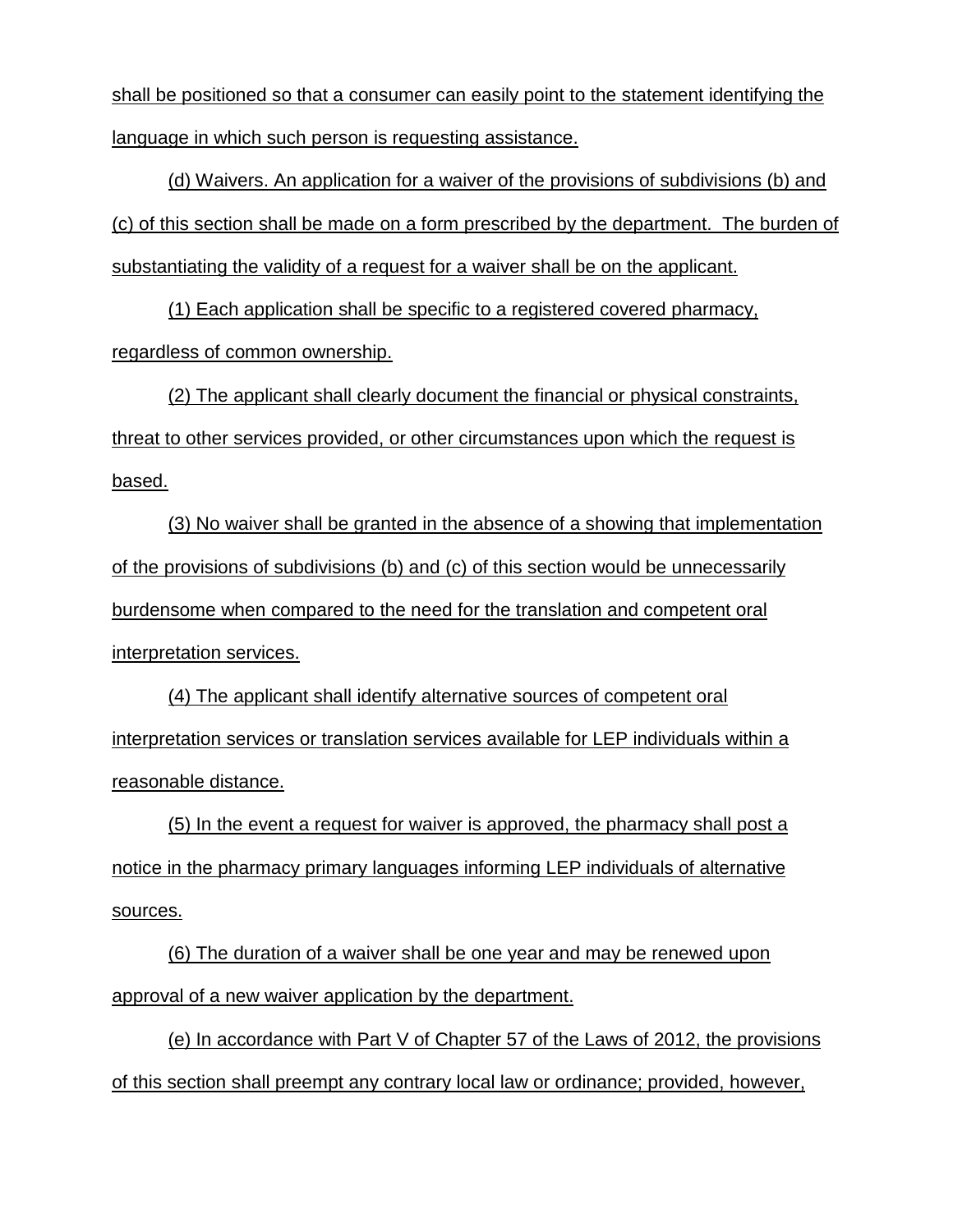that cities with a population of 100,000 or more may retain or promulgate such local laws or ordinances imposing additional or stricter requirements relating to interpretation services or translation services in pharmacies. Nothing in this section shall diminish or impair any requirement that any pharmacy or pharmacist provide any language assistance, interpretation, or translation under any applicable federal or state law, local law or ordinance (unless preempted by this section), consent decree, or judicial settlement, judgment or order.

§63.12 Standardized patient-centered data elements to be used on all drug labels. In accordance with section 6830 of the Education Law, all prescription medicine dispensed to patients in this State must include standardized patient-centered data elements as prescribed by in this section

(a) Definitions. As used in this section:

(1) Critical elements shall consist of:

(i) patient name;

(ii) directions for use by the patient, which directions shall be structured in full

sentences; and

(iii) drug name and strength.

(2) Important elements shall consist of:

(i) name, address and telephone number of the pharmacy;

(ii) patient's address;

(iii) name of prescriber;

(iv) the date of filling or refilling of the prescription; and

(v) the prescription number or other identifying number assigned to the

prescription.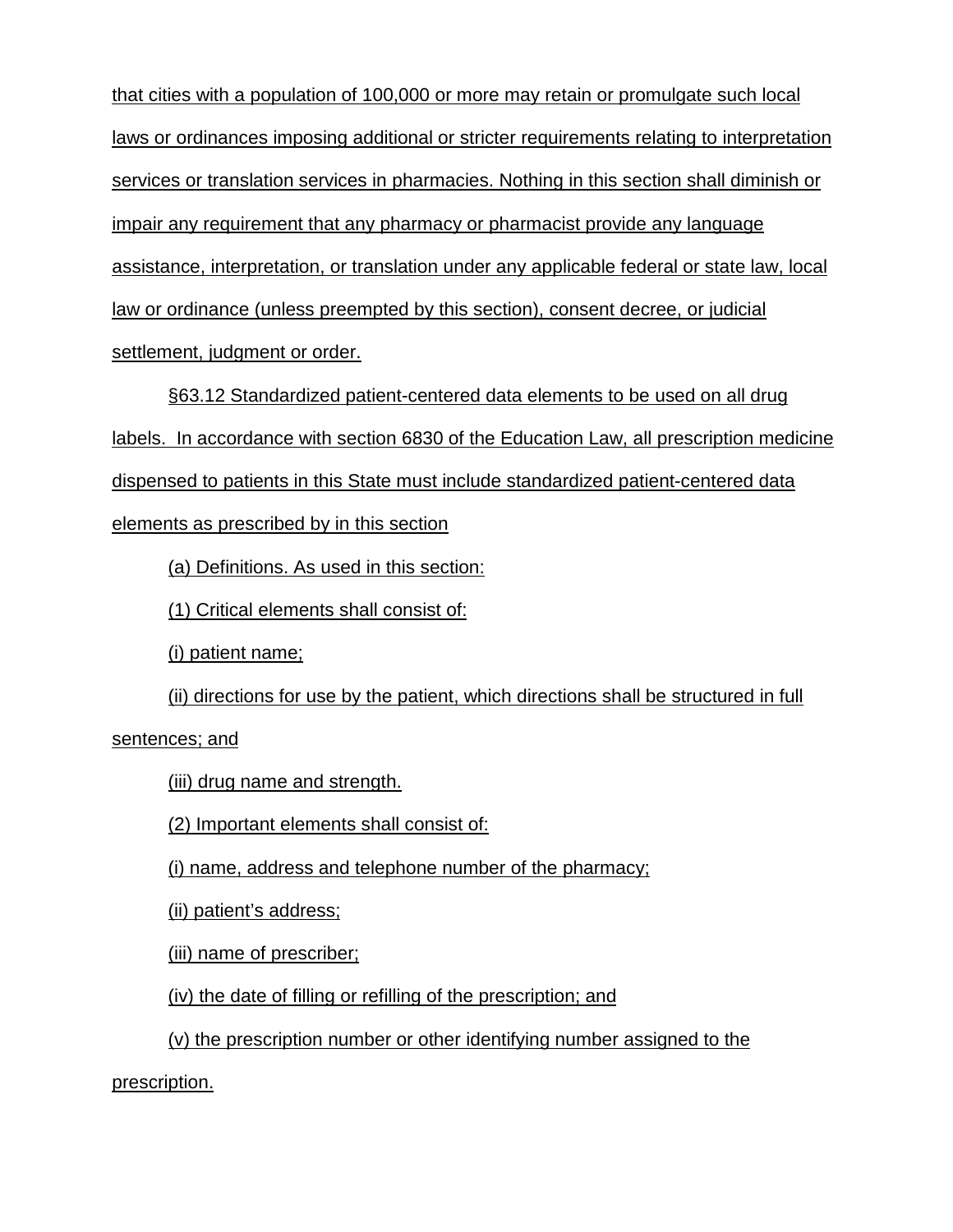(b) All prescription drug labels shall contain all of the critical elements and all of the important elements.

(1) Critical elements of each prescription label shall be:

(i) emphasized by being highlighted in color, in bold type, or both: and

(ii) printed in a minimum of a 12-point font.

(2) Important elements of each prescription label and any other information contained on the label shall not be highlighted in color or in bold type, shall be legible and shall not be presented in a fashion that undermines the emphasis on the critical elements.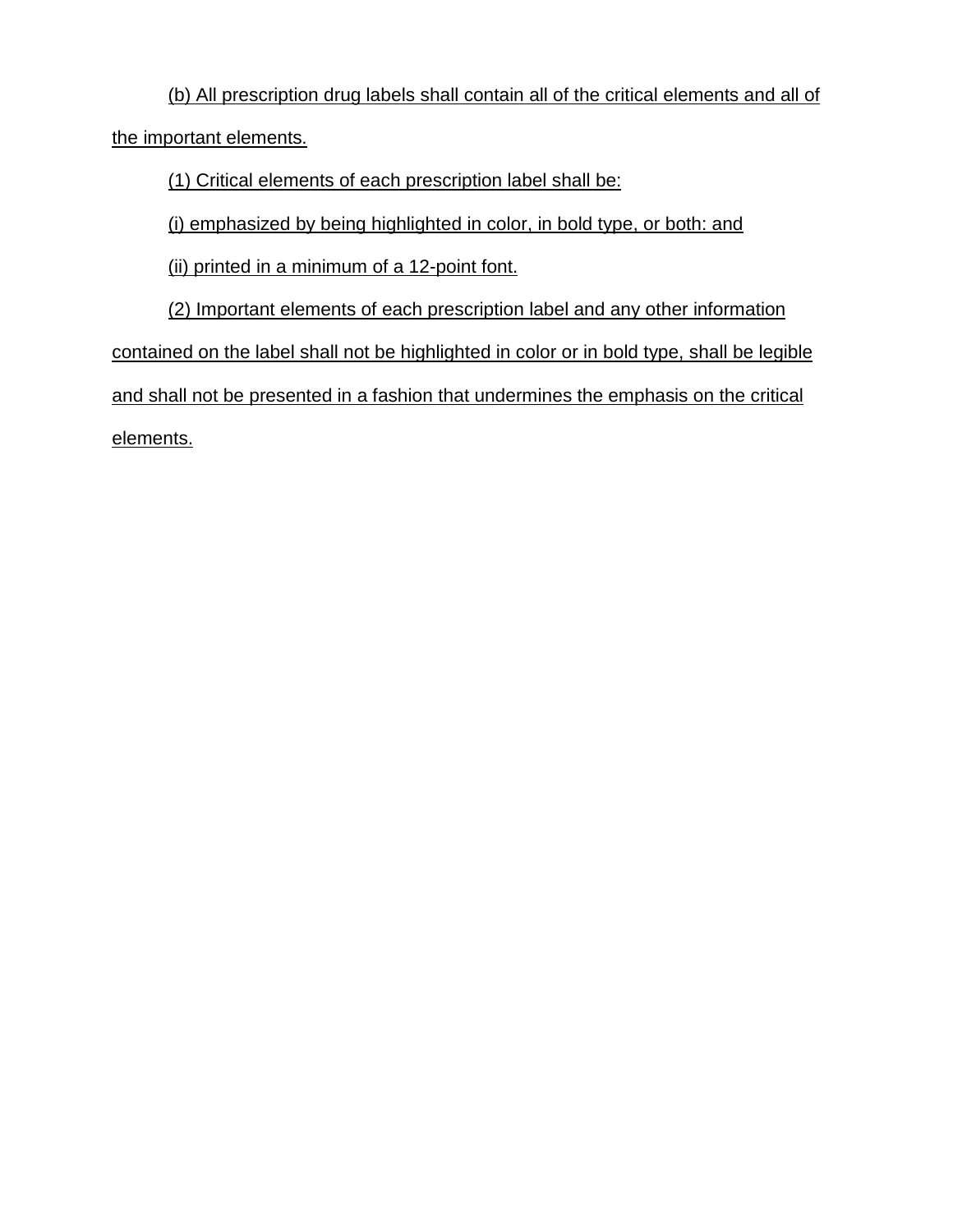#### Assessment of Public Comment

A Notice of Proposed Rule Making was published in the State Register on March 20, 2013. Below is a list of the comments we received on the proposed amendment and the Department's responses.

Comment: One individual questioned if the requirement to provide patient information in another language obviates the need for an English-language label.

Response: The regulation requires written information in the limited English proficient patient's language in addition to an English Language label. Failure to provide an English language label would endanger the health of patients in that other providers, such as emergency medical personnel and emergency room staff, may be unable to determine the medications the patient is taking. Therefore, the Department will make this explicitly clear in a question and answer document under development that patient information must also be provided in English.

Comment: Several commenters indicated that they believe that oral and/or written translation and interpretation services should be provided in more than the four designated languages.

Response: Subdivisions (1)(c), (d) and (e) and (2) of section 6829 of the Education Law, as added by Part V of chapter 57 of the Laws of 2012 require covered pharmacies to provide translation services, both written and oral, in only those languages spoken by 1 percent or more of the population in a given region. Based on the Department's definition of New York State as one region, both written and oral services will be mandated in Chinese, Italian, Russian and Spanish only, though the Department's recommends that pharmacies provide additional transition services.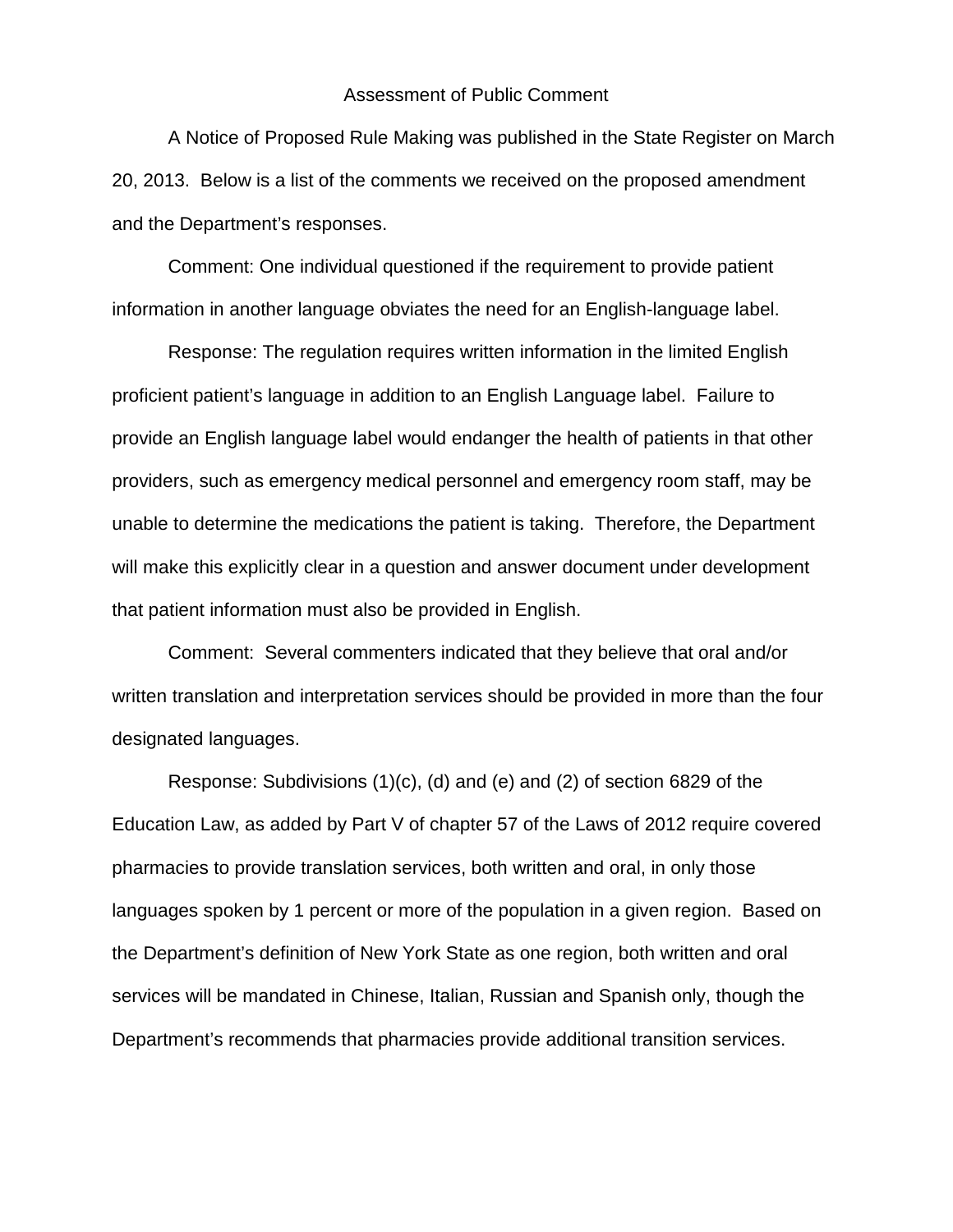Comment: A coalition of organizations concurred with the definitions used in the regulation, except for section 63.11(a)(6) of the Regulations of the Commissioner of Education which defines pharmacy primary languages. The writers suggest the Department could use a different definition, based upon federal provisions, to require that translation services be provided in up to seven languages.

The coalition also suggests that the definition of oral translation services (8 NYCRR 63.11[b]) limits the number of the oral translation services required. It is suggested that this provision be eliminated, thereby requiring translation in a multitude of languages.

Response: The Department has reviewed and considered many suggested alternatives and determined that the regulation as drafted effectively implements the purpose and the provisions of the State statute. The suggestion that seven languages could be designated as pharmacy primary languages is inconsistent with the statutory definition of pharmacy primary language.

Comment: The coalition referenced above and another commenter sought the elimination of the waiver provision in the regulations and suggested that covered pharmacies be required to include notification of LEP services in advertisements and promotions.

Response: The Department notes that the statute explicitly requires a waiver process. The Department believes the provision is consistent with the law, and will result in limited, if any, waivers.

Comment: Two responders asked that covered pharmacies be required to establish training programs for staff, to incorporate internal tracking systems for compliance, and to report and monitor progress to the Department.